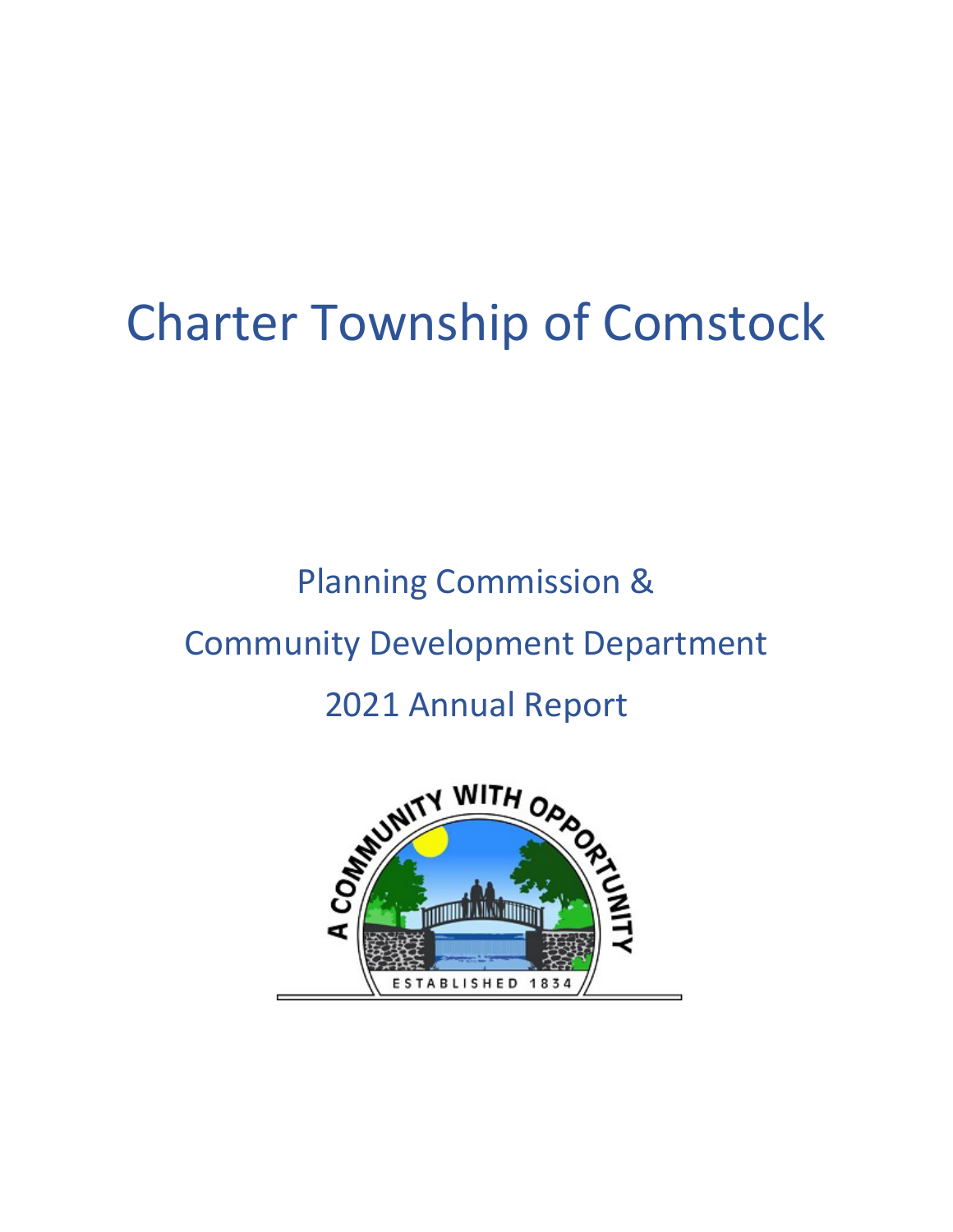#### **Summary**

Although 2021 continued to present challenges due to COVID-19, development activity was steady. The Planning Commission had a busy year with applications, rezoning requests and text amendments holding 15 regular meetings. Only one meeting was held in-person, 14 were held virtually via ZOOM. Although nearly all the meetings were virtual, significant public input was received on various agenda items.

In 2021, the Planning Commission considered three applications for special exception use approval, four requests for site plan review and six rezoning proposals – four of which were conditional rezoning requests. A public hearing was held on various text amendments along with a working meeting utilized to work on the zoning language prior to the hearing.

Progress continued to be made toward Redevelopment Ready Certification (RRC); the Township has satisfied the Michigan Economic Development Corporation criteria for *Essential Path* RRC certification and is working toward *Full Certification*. The work of the Community Development Department toward RRC certification positioned the Township to receive grant assistance to complete the final steps toward full certification.

Nearly all training and continuing education opportunities were virtual in 2021. Although networking opportunities were diminished, the virtual nature of many conferences and workshops made educational opportunities more readily available and at much reduced cost to the Township.

The Planning Commission spent considerable time on amendments to the bylaws regarding acting on rezoning and special exception use requests and the associated public hearing.

The following seven individuals made up the membership of the Comstock Charter Township Planning Commission in 2021.

Jennifer Jones-Newton, Chair Ron Sportel, Vice Chair Allan Faust, Secretary Randy Beister (Liaison to Zoning Board of Appeals) Patrick Hanna Bob Pratt Bub Sherwood (ex officio member from Township Board) *With staff-support from* 

Community Development Director Jodi Stefforia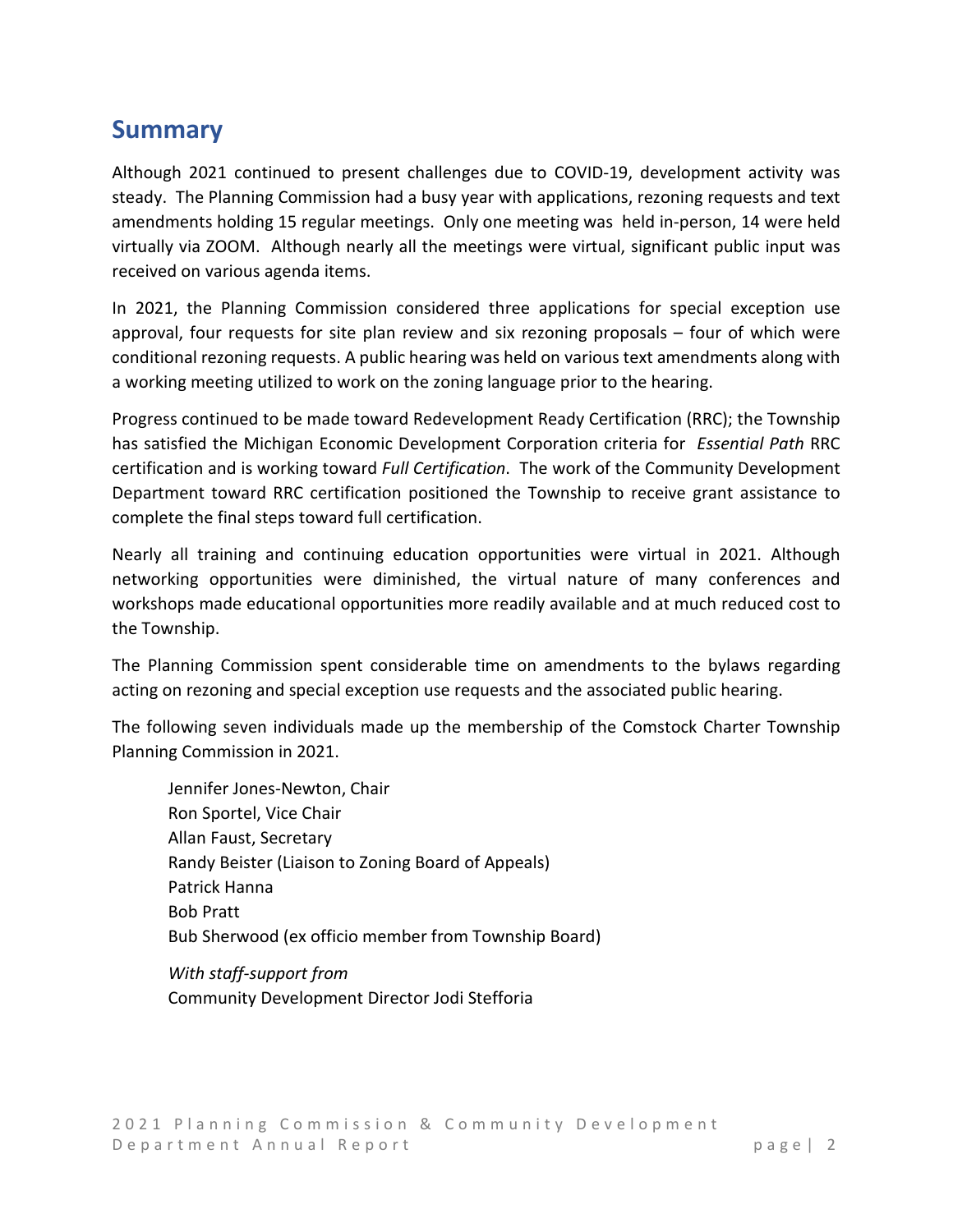#### *Site Plan Review*

The Planning Commission reviewed a variety of site plans from a new Valvoline Instant Oil Change on Gull Road to the establishment of a Consumers Energy substation off East ML Avenue and South 28<sup>th</sup> Street.

*Miller Mini Storage –* 4 additional storage buildings. *Underway.*

*Kalamazoo Flower Group* – a 9,600 square foot building for maintenance work on trucks and trailers. *Underway.*

*Consumers Energy* – Celery Substation to replace the to-be-decommissioned Morrow Substation. *Not yet underway.* 

*Valvoline Instant Oil Change* – a 2,160 square foot 3-bay instant oil change facility. *Not yet underway.*

*Road Commission of Kalamazoo County* – phase one site improvements for a new campus for RCKC including a salt barn and weigh scale. *Not yet underway.* 

## *Special Exception Use*

The Planning Commission reviewed three applications for special exception use approval. Some of the applications were directly tied to a site plan review.

*Donnay Accessory Buildings* - a 1,725 square foot accessory building. *Complete.* 

*Consumers Energy* – Celery Substation to replace the to-be-decommissioned Morrow Substation. *Not yet underway.* 

*Valvoline Instant Oil Change* – a 2,160 square foot 3-bay instant oil change facility. *Not yet underway.*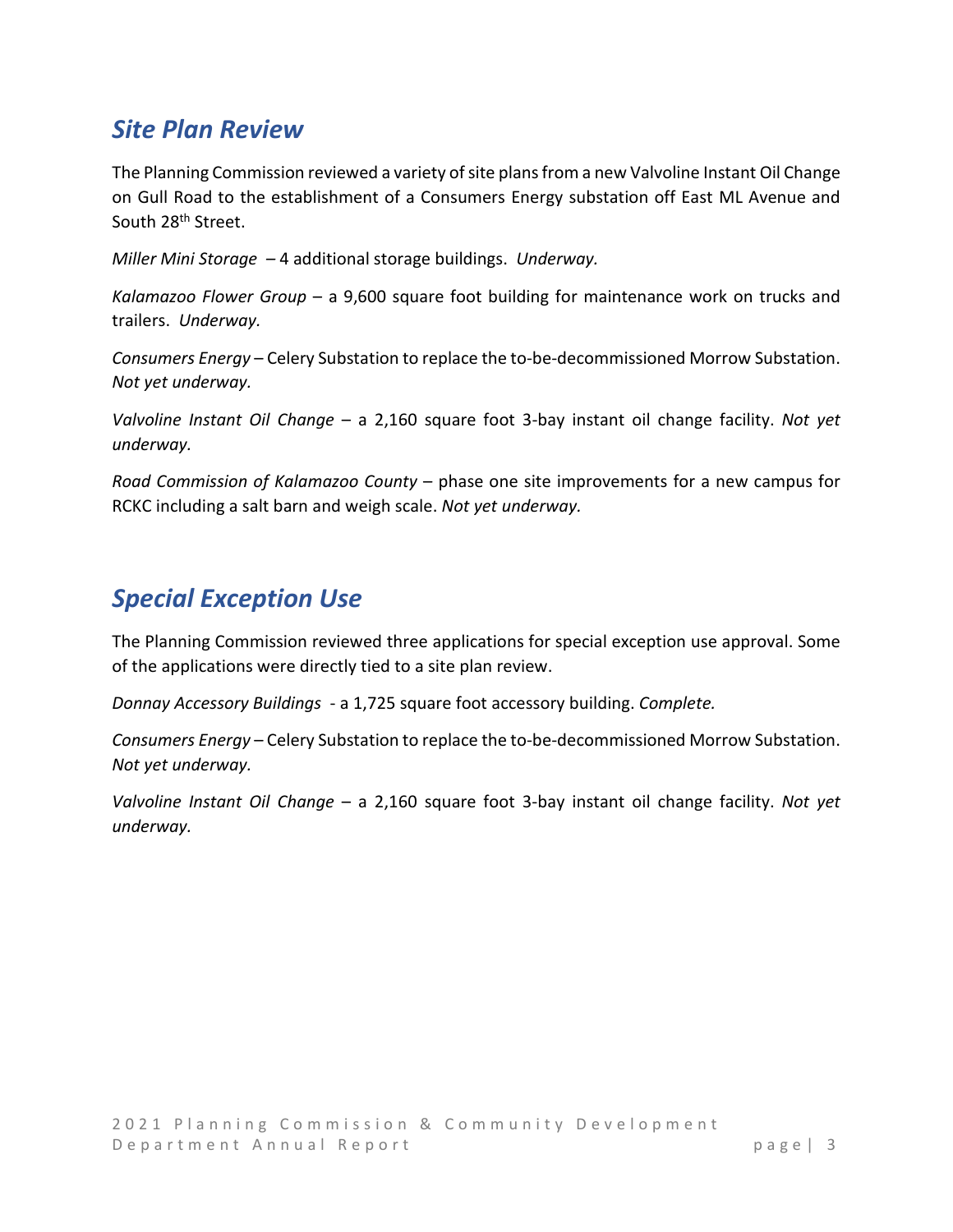## *Rezoning*

Six rezoning proposals were considered in 2021 by both the Planning Commission and the Township Board.

*South 35th Street (Westview Capital)* – request to rezone from B-3, General Business to R-1C, Cluster Housing for a single-family neighborhood. *Planning Commission recommended approval; Township Board approved the rezoning request.*

*South 26th Street (Ghafari Associates)* – request to conditionally rezone from AGR, Agriculture-Residential to LM, Light Manufacturing. *Planning Commission split vote on recommending approval or denial due to one member abstaining; Township Board held a separate public hearing and approved the conditional rezoning request.* 

*South 29th Street (Luegge)* – request to rezone from R-1C, Cluster Housing to B-3, General Business District. *Planning Commission recommended approval; Township Board approved the rezoning request.* 

*South 26th Street (5200 East Cork Street Investors)* – request to conditionally rezone from AGR, Agriculture-Residential to M, Manufacturing. *Planning Commission recommended denial; the request is pending before the Township Board at the end of 2021.*

*G Avenue southeast of Sprinkle Road (Redwood Apartment Neighborhoods)* – request to conditionally rezone from B-3, General Business to RM, Multiple Family Residential for a multiple family development. *Planning Commission recommended approval; Township Board conducted first reading and set second reading/adoption for January 2022.*

*G Avenue at Sprinkle Road (Weathervane Mini Storage)* – request to conditionally rezone from B-1, Neighborhood Business to B-3, General Business (10.3 acres) for a mini-storage facility and from B-1, Neighborhood Business to OW, Open Wetlands (5.5 acres). *Planning Commission recommended approval; Township Board approved the conditional rezoning request.*

#### *Implementing the Master Plan*

In 2021, continued progress was made on implementing the Vision 2025 Master Plan. The fiveyear review process kicked off in the second half of the year. As agenda space allows, the Planning Commission will study properties to rezone to match the Future Land Use Map or craft amendments to the Future Land Use Map to match existing zoning in several areas.

A Capital Improvement Program (CIP) – an annual requirement identified in both the Planning Enabling Act and the Vision 2025 Master Plan – was prepared by a subcommittee of the Township Board, Planning Commission and Township staff and adopted by the Township Board.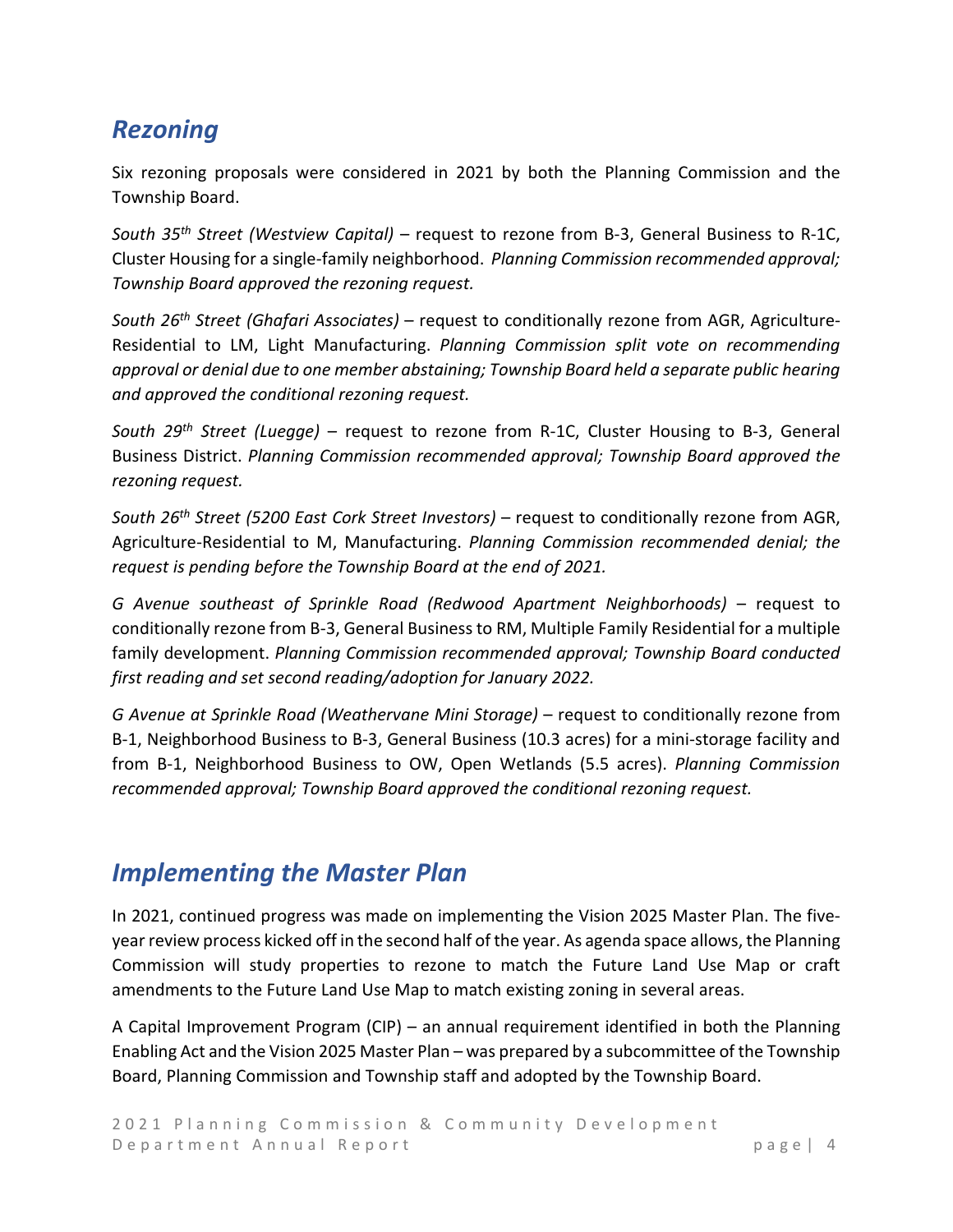## *Text Amendments*

The Zoning Ordinance provisions addressed by the Planning Commission in 2021 include the following:

- Creation of a new Ordinance section to consolidate both existing and new environmental language including new provisions regarding clear cutting, stormwater management and updating the earth removal activities text.
- Increase the height limit in B-3, General Business District and eliminate a height limit in the industrial districts.
- Simply the site plan review submission process.
- Modify accessory building provisions.
- Amended language regarding vehicle wash vacuums due to decision of the ZBA.
- Various amendments addressing areas where clarification was needed to existing text.

#### *Miscellaneous*

*Bylaws* – the bylaws were on the agenda several times during 2021. The final version of the amended bylaws postpones acting on a special exception use or rezoning the night of the public hearing unless this provision is waived by a unanimous vote of the Planning Commissioners present and eligible to vote on the agenda item.

#### *Administrative Review*

*Bells* – building addition to the brewery for canning space. *Complete.*

*Viasat* – placement of a satellite dish in the rear yard of the Comstock Early Learning Center. *Complete.*

*Taco Bell* – minor addition including exterior and interior renovations on Sprinkle Road. *Complete.*

*Meijer* – exterior renovation and expansion of vestibules; relocate pharmacy drive through to side of building with addition of second lane. *Planned to begin after Christmas.* 

*Hickory Ridge Golf Course* – placement of a pole building and removal of an existing barn. *Underway.*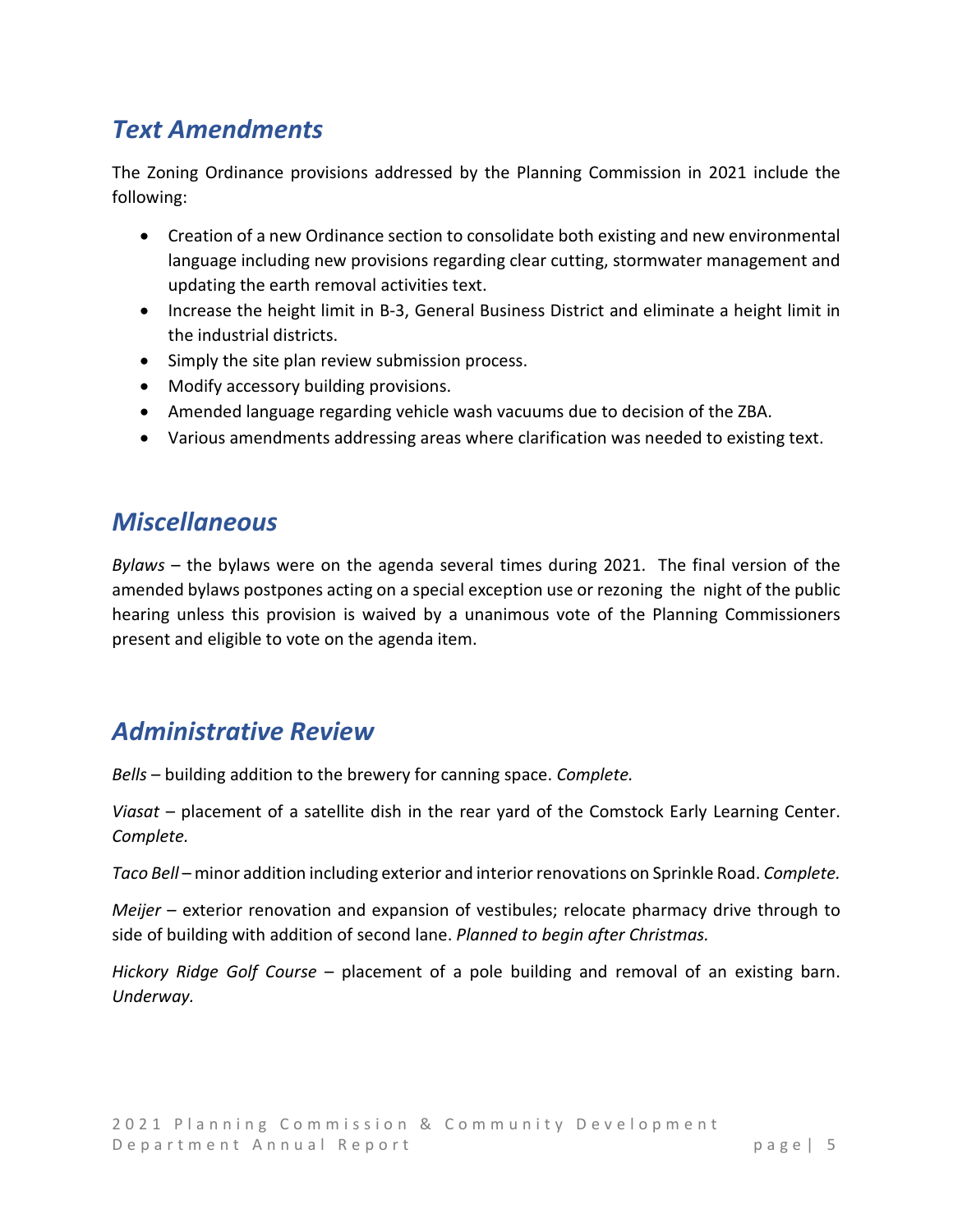## *Redevelopment Ready Communities*

The Community Development Director began pursuing Redevelopment Ready Community Certification from the Michigan Economic Development Corporation (MEDC) in late 2018. This is an arduous program where the community works to streamline the development approval process by integrating transparency, predictability and efficiency into the daily development practices. The Redevelopment Ready Community (RRC) process is a statewide program that certifies communities that actively engage stakeholders and plan for the future. The RRC certification signals that that the community has clear development policies and procedures, a community-supported vision and a predictable review process.

Through the RRC certification process, numerous new policies and guides have been created that reflect existing best practices – Comstock's customer-oriented practices were formalized through this process. The guides bring together relevant development information in a single location on the webpage and reflect the Township's redevelopment readiness. The most often viewed include the Development Process Overview and the Conceptual Review Checklist.

Undertaken as group effort over several years in most communities, in Comstock Township significant progress was made in 2019 with the balance of work completed in 2021 by the Community Development Director. Many of the tasks undertaken toward certification were reviewed by the Planning Commission and the Township Board with the balance by the administrative team.

In 2021, Comstock Township achieved *Essential Path Certification* with completion of 4 of 6 best practice areas of the program. The Township became eligible for grant funding and technical assistance from the MEDC to complete the balance of the items for certification – an economic development strategy and a marketing strategy.

The Community Development Director worked with the Downtown Development Authority Board to finalize a scope of services and select a consultant to prepare both the economic development strategy and the marketing strategy in 2021 to be sure that the final products reflect the Comstock Center area as unique when compared to the balance of the Township. This way, separate yet complementary strategies for Comstock Center are crafted during this Township-wide initiative.

When the strategies are done the Township will have *Full Certification*. The MEDC will then work with the Township in the identification of and national-level marketing of three soon-to-beselected priority redevelopment sites in the Township.

The remaining task toward full certification has been and will continue to be an exciting undertaking for the Planning Commission, Downtown Development Authority and Township stakeholders with coordination of the effort by the Community Development Department.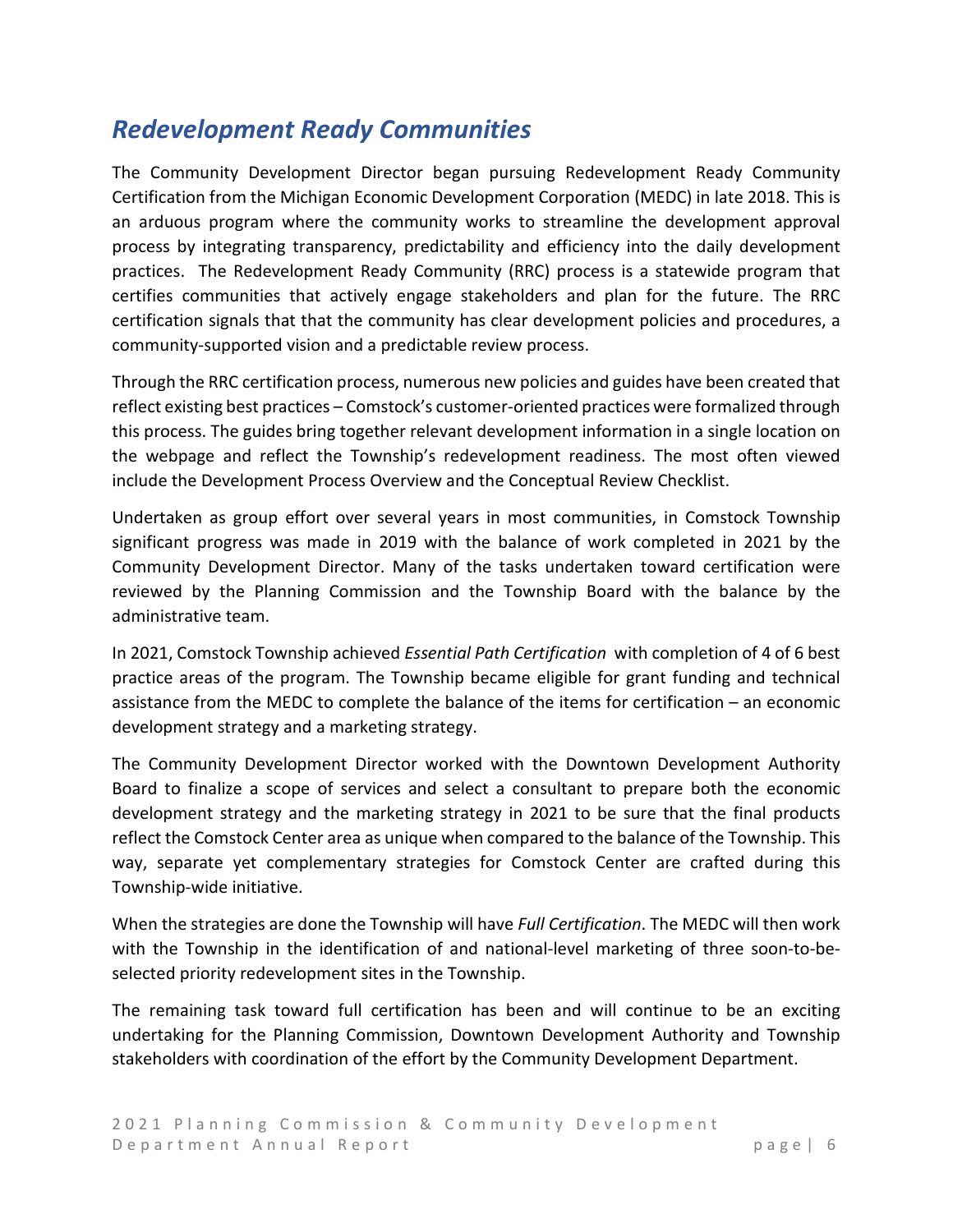## *Public Engagement*

The Township adopted a Public Participation Plan in 2019 as part of Best Practice 1 of the Redevelopment Ready Community certification process. An annual summary to the Township Board on public engagement undertaken in the previous year is a RRC 2.0 requirement. Inclusion of this summary is included in the Planning Commission & Community Development Department Annual Report.

The year 2021 was similar to 2020 in that nearly all meetings were held virtually due to COVID-19.

- Meetings of the Boards and Commissions remained accessible to view and participate in via ZOOM. Township Board and Planning Commission meetings were broadcast live on Public Media Network. ZOOM was the virtual platform used by all the boards with the exception of the Park Board. Use of ZOOM allowed for the public to participate via a computer or phone.
- On the Township's webpage, members of the public are able to sign up to receive email notification of and a direct link to agendas of the Boards of their interest as agendas are published.
- Social media was heavily used to announce meetings and other items of interest.
- NIXLE was utilized for important time-sensitive alerts.
- The Township's newsletter and inserts with the assessment notice and tax bills were used to share relevant information.

Many residents chose email to send their comments to the various boards. These emails were shared with the board members and became part of the public record.

## *Michigan Association of Planning Award*

In October, the Township received the 2021 Planning Excellence Award for Economic Development & Planning from the Michigan Association of Planning for the Comstock Center Place Plan for Prosperity and Redevelopment. The Place Plan was prepared in 2018 and led to the formation of the Downtown Development Authority to focus on implementing it. The Place Plan was judged by a panel out out-of-state planning professionals. The Jurors noted that the award was granted to the Township due to the implementation efforts – i.e., it is not a plan that sits on the shelf. It was crafted based upon a RFP tailored to the Comstock Center area prepared by the Community Development Department and Planning Commission in 2018.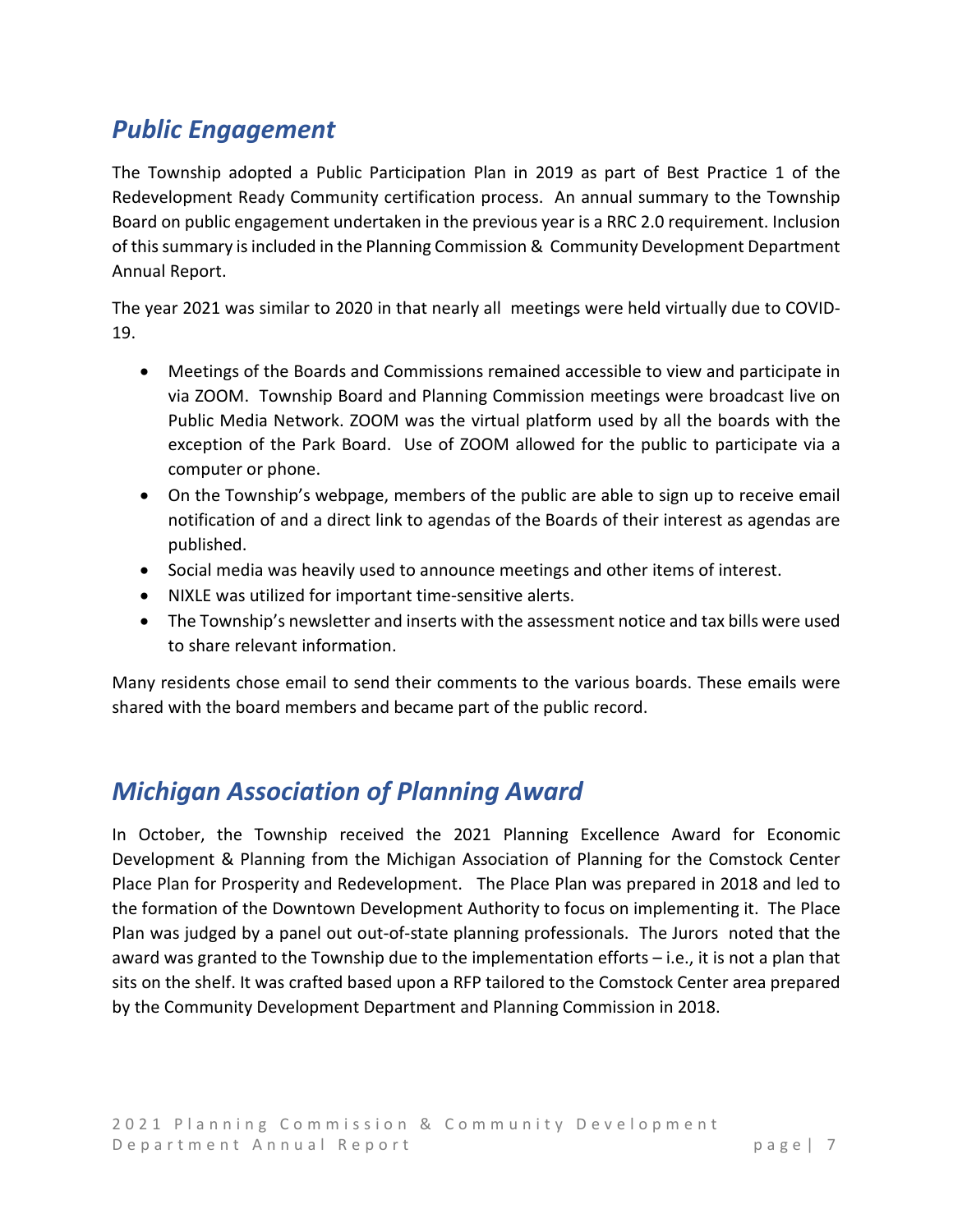## *Applicant Feedback*

As part of the Redevelopment Read Communities program, the Township initiated a feedback survey for applicants. The survey is sent to former applicants and asks about their experience with the development process, Township Staff and Boards and the nature of their request before the Township.

Feedback from applicants has been positive about the Community Development Director's assistance with the process and scheduling of reviews as well as the Planning Commission's review and approval process.

#### *Downtown Development Authority*

Unofficially serving as the Director of the Comstock Center Downtown Development Authority (DDA) since establishment of the DDA, the Community Development Director's responsibilities work toward implementation of the Downtown Development Plan adopted by the Township Board in 2019 and the Comstock Center Place Plan for Prosperity and Redevelopment. The DDA is a large board with 8 members in 2021, to be more efficient, the DDA formed committees to work on specific areas such as *Beautification, Marketing & Outreach, Events* and an *Executive Committee*. The Executive Committee, among other tasks, serves as the sounding board for initiatives the Director may undertake or encourage the DDA to pursue toward making Comstock Center a more vital area for investors, businesses and the residents. In 2022, the DDA will formally select a Director and fix compensation subject to Township Board approval.



202 1 Planning Commission & Community Development Department Annual Report page | 8